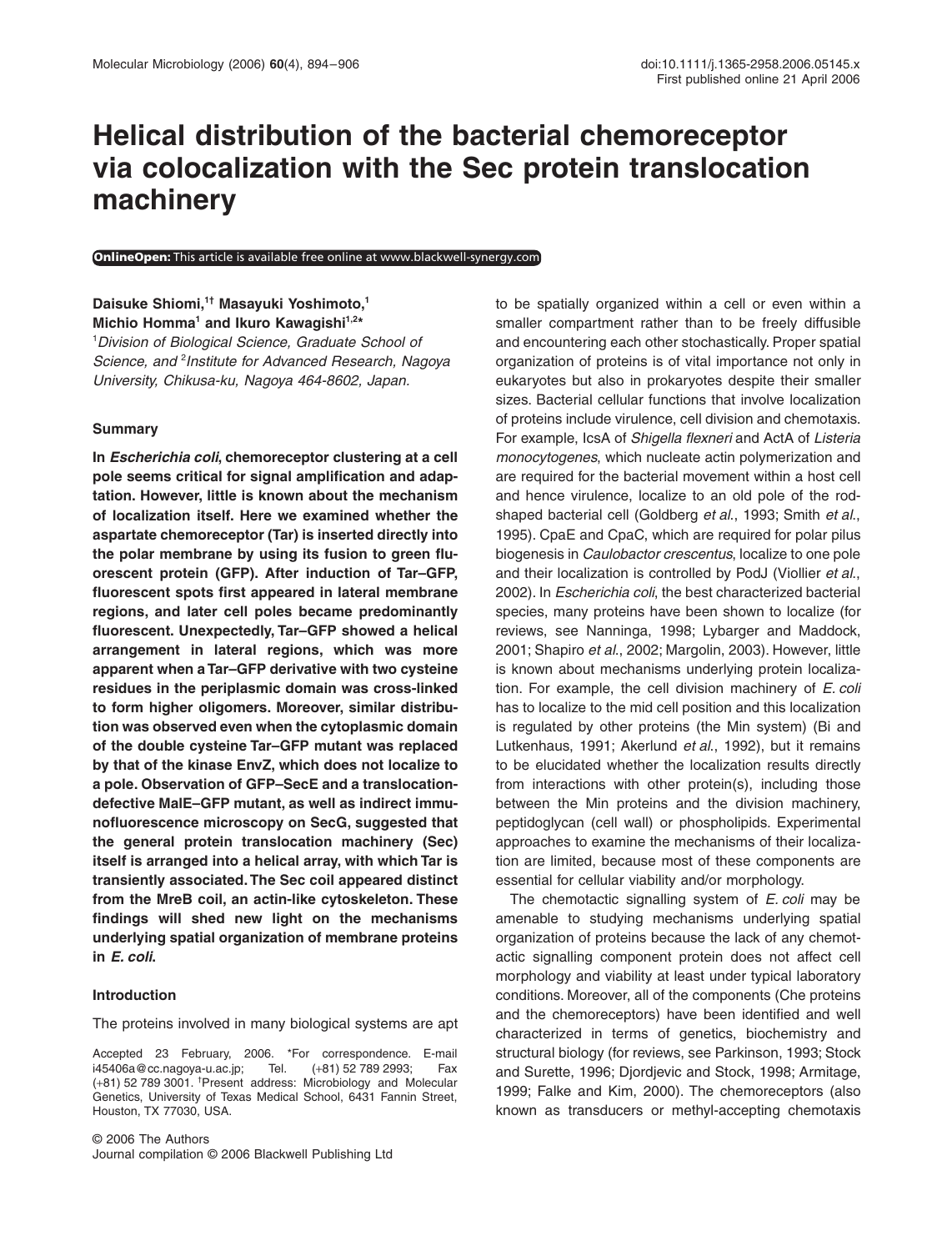proteins (MCPs)) form clusters with the histidine kinase CheA and the adaptor CheW at a cell pole and many other Che proteins target to this polar receptor-kinase cluster (Maddock and Shapiro, 1993; Sourjik and Berg, 2000; Shiomi *et al*., 2002; Cantwell *et al*., 2003; Banno *et al*., 2004). Polar localization and clustering have been thought to be critical for signal amplification (Bray *et al*., 1998; Shimizu *et al*., 2000; Ames *et al*., 2002; Gestwicki and Kiessling, 2002; Kim *et al*., 2002; Homma *et al*., 2004) and adaptation (Li and Weis, 2000; Barnakov *et al*., 2001; 2002; Levit and Stock, 2002; Shiomi *et al*., 2002; Banno *et al*., 2004).

It has been shown that polar localization of the chemoreceptors depends partially on CheA and CheW (Maddock and Shapiro, 1993; Skidmore *et al*., 2000; Shiomi *et al*., 2005). However, it is not known how the chemoreceptor localizes to a cell pole. To target to a pole, a nascent chemoreceptor protein might be inserted into the cytoplasmic membrane (i) at or near a cell pole thereby staying in the vicinity of the insertion point (the *direct* membrane insertion model) or (ii) at random positions thereafter migrating or diffusing away from the insertion point (the *indirect* membrane insertion model) (Fig. 1A). Both of the mechanisms have been shown to operate in other systems: (i) IcsA of *S. flexneri* employs a *direct* mechanism when targeting directly to an old pole in *E. coli*, which does not have an IcsA homologue (Charles *et al*., 2001) and (ii) SpoIVFB of *Bacillus subtilis* utilizes an *indirect* mechanism, being randomly inserted into the cytoplasmic membrane and then diffused to and captured in the outer forespore membrane (Rudner *et al*., 2002).

To elucidate the localization mechanism of the chemoreceptor, it is indispensable to identify the site(s) of membrane insertion. It has been reported that the serine chemoreceptor Tsr of *E. coli* is inserted into the cytoplasmic membrane via a SecA-dependent process (Gebert *et al*., 1988). SecA is an ATPase that associates with the integral membrane proteins, SecY, SecE and SecG, to constitute a general protein translocase (for reviews, see Driessen *et al*., 1998; Mori and Ito, 2001). Recent observation of SecY–GFP (green fluorescent protein) suggested that the Sec machinery is evenly distributed throughout the cytoplasmic membrane in *E. coli* (Brandon



#### **Fig. 1.** Polar localization of Tar–GFP.

A. *Direct* and *indirect* membrane insertion models for polar localization of the chemoreceptors. To target to a cell pole, a nascent chemoreceptor protein might be inserted into the cytoplasmic membrane (i) at or near a cell pole (a *direct* model), or (ii) at random positions thereafter migrating or diffusing away from the insertion point (an *indirect* model). IM, the cytoplasmic (inner) membrane; OM, the outer membrane. B. Time-course of polar localization of Tar–GFP. HCB436 (CheAW+) or HCB437 (CheAW-) cells carrying a plasmid encoding Tar–GFP or Taz1– GFP were observed at indicated time points after the addition of 1 mM arabinose. Numbers above pictures represent harvested time points (min). C. Time-lapse observation of polar localization of Tar–GFP. HCB436 cells carrying plasmid encoding Tar–GFP were spotted onto a glass slide covered with 0.5% agarose. Fluorescence was observed with 10 or 60 s intervals.

© 2006 The Authors Journal compilation © 2006 Blackwell Publishing Ltd, *Molecular Microbiology*, **60**, 894–906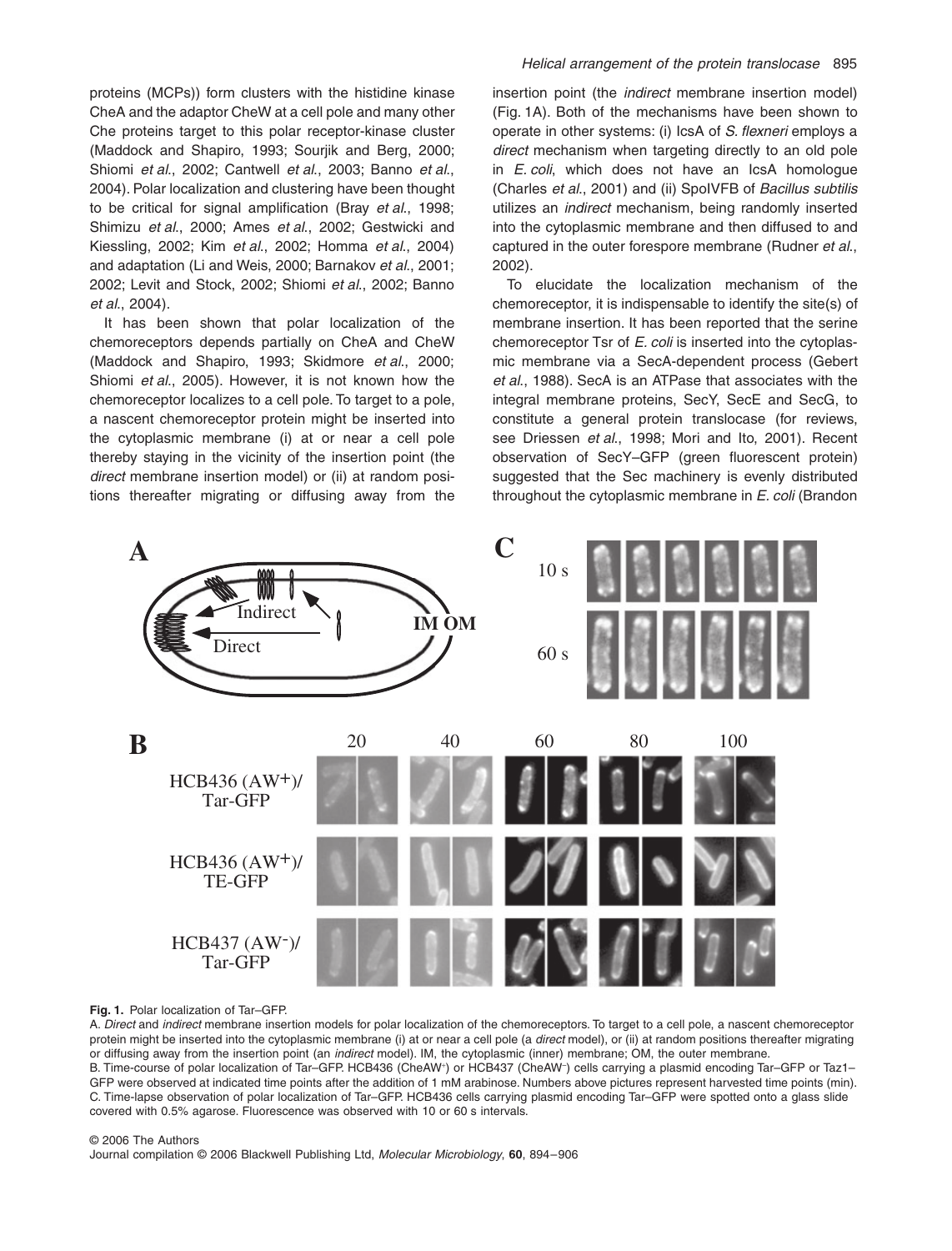## 896 *D. Shiomi, M. Yoshimoto, M. Homma and I. Kawagishi*

*et al*., 2003; Espeli *et al*., 2003). It has recently been reported that the Sec translocases of some Gram-positive bacteria show characteristic localization: to a microdomain in *Streptococcus pyogenes* (Rosch and Caparon, 2004) and to a helical array in *B. subtilis* (Campo *et al*., 2004). Thus without any direct evidence it is hard to judge which model can apply to the chemoreceptor localization in *E. coli*: (i) a subset of Sec translocases at a pole might be devoted to insert the chemoreceptors (and possibly other polar membrane proteins) into the membrane, or (ii) the chemoreceptors might be inserted into the membrane at virtually any position throughout a cell.

Here we report that the aspartate chemoreceptor Tar employs an indirect mechanism for its polar localization: i.e. after induction, Tar–GFP first appeared in lateral membrane regions, clustered in the presence of CheA and CheW, and then seemed to migrate towards a cell pole. Unexpectedly, Tar–GFP formed a helical array when it is located in lateral membrane regions. Further analyses, including observation of GFP–SecE and the mutant versions of MalE–GFP, as well as indirect immunofluorescent microscopy on SecG, suggested that this Tar coil reflects a helical array of the Sec machinery itself, which was shown to be distinct from that of the actin homologue MreB.

### **Results**

# *The aspartate chemoreceptor Tar is not directly inserted into polar membranes*

To visualize the localization pathway of a chemoreceptor, GFP was fused with the C-terminus of the aspartate chemoreceptor Tar (Homma *et al*., 2004), and localization of the resulting fusion (named Tar–GFP) was observed sequentially after induction. For tight regulation of expression, the *tar–gfp* gene was placed downstream of the *araBAD* promoter (pBAD24-Tar–GFP). Cells expressing Tar–GFP swarmed only slightly slower than those expressing wild-type Tar (Shiomi *et al*., 2005), indicating that the Tar–GFP retains essential receptor function. A chimeric protein named Taz1–GFP that does not localize to a pole was used as a negative control (pBAD24-Taz1– GFP): Taz1 was constructed by replacing the cytoplasmic domain of Tar, which is required for interaction with CheA and CheW and formation of a predicted trimer of the Tar dimers, with the cytoplasmic kinase and phosphatase domains of the osmosensor histidine kinase EnvZ (details will be described elsewhere). It was previously reported that the kinase and phosphatase activities of Taz1 (Utsumi *et al*., 1989), which was not fused with GFP, are modulated by the Tar-specific ligand aspartate (Utsumi *et al*., 1989; Yang *et al*., 1993). We observed that Taz1–GFP is distributed almost evenly throughout the cytoplasmic membrane (Figs 1B and 2F). HCB436 (CheAW<sup>+</sup>) cells carrying the plasmid encoding Tar–GFP or Taz1–GFP

were grown in TG medium. After 3 h, 1 mM arabinose was added to express the GFP fusion proteins (time 0). Cells were harvested at indicated time points (Fig. 1B). At 20 min after induction, in most cells both Tar–GFP and Taz1–GFP appeared in lateral cytoplasmic membrane regions, where the fusion proteins formed small clusters, whereas in the other cells we hardly detected any fluorescence from Tar–GFP. At 60 min, subpopulations of Tar– GFP formed clusters at apparently random positions in the cytoplasmic membrane and others localized to cell poles. At 80 min, Tar–GFP localized almost completely to cell poles, whereas Taz1–GFP was almost evenly distributed in the cytoplasmic membrane, an expected result as it lacks the highly conserved domain critical for polar localization (D. Shiomi and I. Kawagishi, unpubl. results). It should be noted that the expression levels of Tar–GFP was comparable with chromosome-encoded Tar at 60 min after the addition of 1 mM arabinose. In the absence of CheA and CheW, Tar–GFP also formed clusters at apparently random positions (see Results at 20 and 40 min) and eventually localized to cell poles to a lesser extent (100 min) than in the presence of CheA and CheW. Under our experimental conditions, cell-to-cell variations in the localization patterns of Tar–GFP at each time point except for at 20 min were only limited (data not shown). These results are consistent with an *indirect* model, in which the proper polar localization of Tar is achieved by random insertions into the cytoplasmic membrane followed by the association with CheA and CheW and/or interaction with each other through the highly conserved domain among MCPs (HCD) and the diffusion or transport of the resulting clusters to cell poles.

To further examine this possibility, we observed the processes of polar localization of Tar–GFP in a single cell. An hour after the addition of 1 mM arabinose, cells were washed and resuspended in TG medium supplemented with 25 µg m<sup>-1</sup> rifampicin to prevent further transcription. Cells were further incubated at 30°C for 10 min and then observed by fluorescence microscopy with 1, 10 or 60 s intervals. Time-lapse images of a representative cell are shown in Fig. 1C. Tar–GFP formed clusters at random positions of the cytoplasmic membrane. At a cell pole, a fluorescent cluster was detected after the addition of rifampicin. Again this observation is consistent with the notion that Tar–GFP clusters at lateral membrane regions and then migrates towards a cell pole. However, we have never seen a cluster travelling from the lateral site to the pole, but this cannot argue against the net migration to the pole: it would be rather hard to imagine that a migrating cluster stays in the same focal plane for a long period. Anyhow, fluorescent spots did not appear to migrate straightforward to the pole. They might move in a randomwalk fashion and be trapped when they reach the pole. It should also be noted that this result may not exactly reflect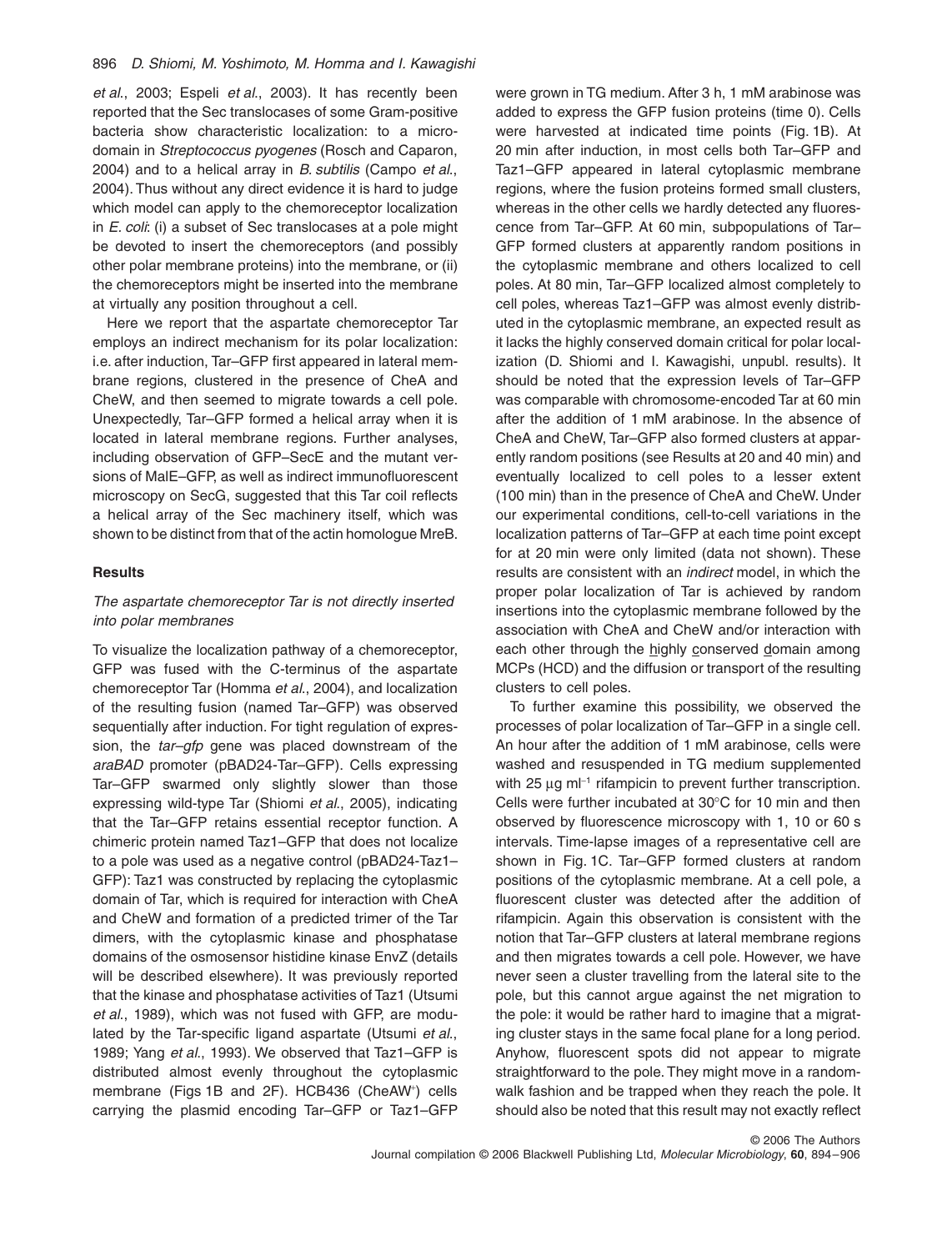native migration patterns of the chemoreceptor from lateral membrane regions to a pole because cells were attached to a 0.5% agarose layer on a slide glass and therefore nutrients and oxygen must be limited.

#### *Tar–GFP shows a helical arrangement*

Careful observation of Tar–GFP clusters at lateral cytoplasmic membrane regions (Fig. 1B and C) led us to suspect that Tar could be organized into a coil-like array in the lateral membrane. The two-dimensional images of lateral clusters of Tar–GFP are reminiscent of those of the bacterial actin homologue MreB that forms a helical structure along the long axis of a cell (Jones *et al*., 2001; Shih *et al*., 2003). We therefore wanted to know the three-

## *Helical arrangement of the protein translocase* 897

dimensional arrangement of Tar in lateral cytoplasmic membrane regions. Optical dissection of single cells (more than 30 cells for each condition) was carried out and the resulting series of fluorescent images were processed by using a deconvolution software to remove out-of-focus fluorescence and to reconstitute a threedimensional fluorescent image. First, we examined Tar– GFP in the presence of CheA and CheW (i.e. in strain HCB436) at 60 min after the addition of the inducer arabinose (Fig. 2A–C). All of the cells checked showed coilor ring-like fluorescence patterns along their long axes. Similar helical fluorescence patterns were detected even when Tar–GFP was expressed in the absence of CheA and CheW (i.e. in strain HCB437) (Fig. 2D and E). In contrast, Taz1–GFP did not show any characteristic pat-



**Fig. 2.** Helical arrays of the chemotaxis machinery in a cell. Cells were subjected to optical sectioning and processing as described in *Experimental procedures*. GFP-tagged proteins were induced by 1 mM arabinose for 60 min. Three-dimensionally reconstructed images from different angles (1, 2 and 3) are shown. Each image was rotated around the long axis of the cell to display the helical array. Unprocessed images are also shown (4,5,6).

A-C. Tar-GFP in HCB436 (CheAW<sup>+</sup>) cells.

D and E. Tar-GFP in HCB437 (CheAW<sup>-</sup>) cells.

F. Taz1-GFP in an HCB436 (CheAW<sup>+</sup>) cell.

G. GFP–CheA in an HCB437 cell expressing Tar and CheW. Scale bars indicate 1 µm.

© 2006 The Authors Journal compilation © 2006 Blackwell Publishing Ltd, *Molecular Microbiology*, **60**, 894–906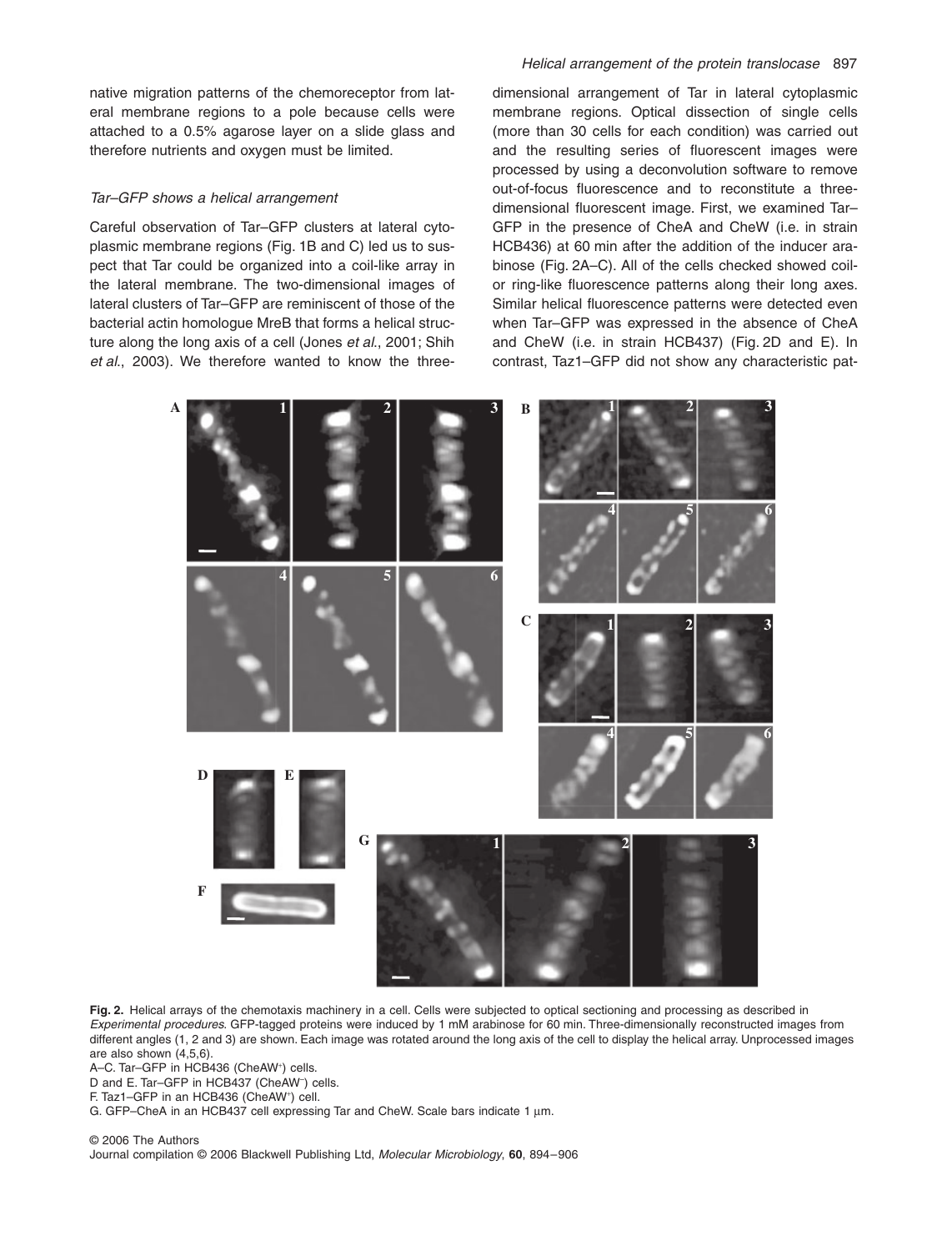tern in either host strain (Fig. 2F). We previously observed that GFP–CheA forms clusters at a cell pole and lateral cytoplasmic membrane regions when Tar was overexpressed (D. Shiomi and I. Kawagishi, unpubl. results). Under the same condition, we obtained reconstituted three-dimensional images of GFP–CheA and detected coiled fluorescence patterns (Fig. 2G). These results suggest that Tar and CheA are organized into a helical array in lateral membrane regions. The formation of such an array might involve the HCD-mediated interactions of Tar– GFP with neighbouring Tar–GFP (between dimers) and/ or CheA.

We now hypothesized two possibilities about the nature of this helical arrangement of Tar–GFP: (i) Tar might migrate along a helical track within lateral regions of the cytoplasmic membrane; or (ii) the protein translocation machinery that inserts Tar into the cytoplasmic membrane might be arranged into a helical array. Whichever the case, introduction of Cys residues in the periplasmic region of Tar, which is devoid of Cys residue, might result in a better helical image if disulphide cross-linking leads to higher oligomers and occurs immediately after the translocation. Introduction of a Cys residue at an appropriate periplasmic position (e.g. S36C) of the subunit interface within a dimer results in a disulphide bond between subunits. When another Cys residue is introduced at the external surface of the dimer (e.g. D142C), the double Cys mutant would form cross-linked oligomers (Fig. 3A). This has been demonstrated for Tar-S36C&D142C (Homma *et al*., 2004). Among the double Cys mutant proteins tested, Tar-S36C&A118C was most efficiently cross-linked (H. Irieda, M. Homma, M. Homma and I. Kawagishi, submitted for publication). Immunoblotting analyses of the GFP fusion of the double Cys mutant showed that it is indeed highly cross-linked leaving only a very small amount of the uncross-linked monomer even without the addition of any catalyst for oxidation (Fig. 3B; note that highly cross-linked products could not get into the gel). In HCB436 cells, Tar-S36C&A118C–GFP showed clearer coiled structures (Fig. 3C).

We also constructed and examined Taz1- S36C&A118C–GFP, which lacks HCD, as a negative control. Unexpectedly, however, it also formed a helical array (Fig. 3D), indicating that HCD is dispensable for the helical array. A possible explanation of this phenomenon is that Taz1-S36C&A118C–GFP might be cross-linked immediately after inserted into the cytoplasmic membrane thereby trapped in the vicinity of the sites of insertion. It was previously shown that the serine chemoreceptor Tsr is inserted into the membrane via the general protein translocation apparatus (the Sec machinery) (Gebert *et al*., 1988). We suspect that cross-linking immediately after the insertion would prevent the mutant protein from diffusing away from the Sec machinery, resulting in better helical images. If cross-linking was extremely efficient, a newly inserted Cys derivative of Tar–GFP or Taz1–GFP might be cross-linked with the neighbouring one, which would clog the Sec machinery. If this is the case, overproduction of these proteins would affect cell growth. As expected, the A118C derivative of Tar–GFP or Taz1–GFP retarded cell growth even when the expression level was adjusted roughly equal to the total amount of chromosome-encoded chemoreceptors, whereas the corresponding wild-type versions did not show any significant effect (data not shown). Therefore, we speculate that the helical arrangements of Tar–GFP and Taz1–GFP within a cell may reflect that of the Sec machinery itself.

#### *Cellular organization of the Sec machinery*

The Sec machinery contains, as essential components, three integral membrane proteins, SecY, SecE and SecG (the SecYEG complex) that forms a translocation pore, and a membrane-peripheral ATPase, SecA. To examine subcellular localization of the Sec machinery, we constructed GFP–SecE, which was expressed in strain HCB436 and three-dimensional images were reconstituted (Fig. 4A–C). GFP–SecE was also organized into a helical array. This is inconsistent with recent publications reporting that SecY- and SecE–GFP fusion proteins are evenly distributed throughout the cytoplasmic membrane in *E. coli* (Brandon *et al*., 2003; Espeli *et al*., 2003). This discrepancy could be accounted for by levels of the Sec– GFP fusion proteins: their even distribution might result from the failure of excess Sec–GFP proteins to form a SecYEG complex with their partner Sec proteins as we also observed almost even distribution of GFP–SecE when it was mildly overexpressed (Fig. 4D and E).

We also wanted to observe subcellular localization of the Sec machinery without GFP fusion and at the wildtype stoichiometry. First, we employed indirect immunofluorescence microscopy (IFM) to see localization of SecG, which is other component of the Sec machinery. Immunoblotting of wild-type cells (W3110) with anti-SecG antibody detected a major band of approximately 12 kDa, which should correspond to SecG, with low levels of crossreacting bands (Fig. 5A). Wild-type cells were then fixed, treated with anti-SecG antibody and then with the second antibody labelled with Alexa Fluor 488. In many cells, with significant levels of background, diagonal lines were observed (Fig. 5B). These lines are consistent with the helical arrangement of SecG in a cell.

Second, we took advantage of export-defective mutations of maltose-binding protein (MBP or MalE) to observe subcellular localization of the Sec machinery at the wildtype expression level. The mutant MalE proteins with M18R or M19R substitution in the leader peptide sequence are defective in translocation across the mem-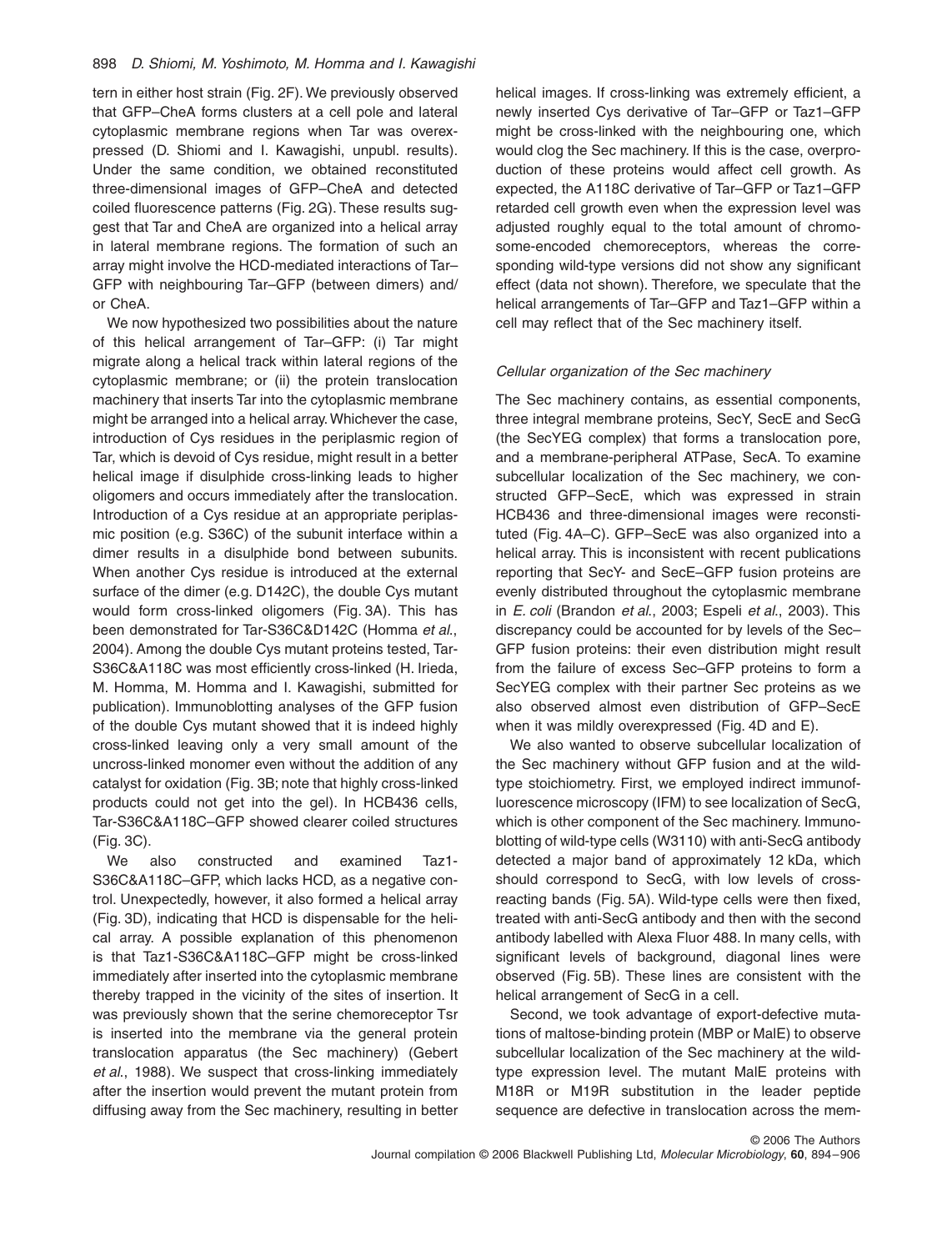#### *Helical arrangement of the protein translocase* 899

**Fig. 3.** Helical arrays of disulphide-cross-linked Tar–GFP and Taz1–GFP.

A. Schematic illustration of the inter-dimer cross-linking strategy of Tar–GFP or Taz1–GFP. Two cysteine residues were introduced into the periplasmic domain of the Tar– or Taz1–GFP protein to form higher oligomers with disulphide bonds linking subunits both within and between dimers. IM, the cytoplasmic (inner) membrane; N and C, the N- and C-termini; open and shaded circles, the introduced Cys residues (S36C and A118C).

B. *In vivo* disulphide cross-linking of the Cysreplaced Tar– and Taz1–GFP proteins. HCB436 cells (∆MCP ∆CheR ∆CheB) expressing the wild-type (WT) or mutant (S36C&A118C) versions of the fusion proteins (Tar–GFP and Taz1–GFP) were incubated with (+) or without (-) 60  $\mu$ M Cu(II)( $o$ -phenanthroline)<sub>3</sub> for 5 min at 30°C and their whole-cell extracts were subjected to non-reducing (−2ME) and reducing (+2ME) SDS-PAGE followed by immunoblotting with anti-GFP (Molecular Probes).

C and D. Three-dimensionally reconstituted images of HCB436 cells expressing the S36C&A118C mutant versions of Tar–GFP (C) and Taz1–GFP (D). For each cell, reconstituted images form different angles (1–3) and unprocessed images (4–6) are shown. Scale bars indicate 1 um.





brane, but not in its initiation step, and their precursors are thought to remain trapped in the Sec machinery (Bassford and Beckwith, 1979; Bedouelle *et al*., 1980). It has been shown that wild-type MalE–GFP is exported to the periplasmic space successfully via the Sec machinery but that the protein is not fluorescent presumably due to misfolding (Feilmeier *et al*., 2000). We therefore reasoned that fluorescence of the M18R or M19R derivative of MalE–GFP would reflect cytoplasmic localization of the Sec machinery (Fig. 6A). Immunoblotting verified that expression lev-

els of the wild-type and mutant versions of MalE–GFP were comparable with each other and that the mutant versions were not processed (Fig. 6B). Wild-type MalE– GFP was not fluorescent (data not shown) whereas the mutant versions of MalE–GFP formed clusters in the cytoplasmic membrane in strain HCB436 (see Fig. 6C–E). The reconstituted three-dimensional images of MalE-M19R– GFP clearly showed helical arrangements (Fig. 6C–E). In this experiment, no component of the Sec machinery is overproduced and therefore the result argues strongly that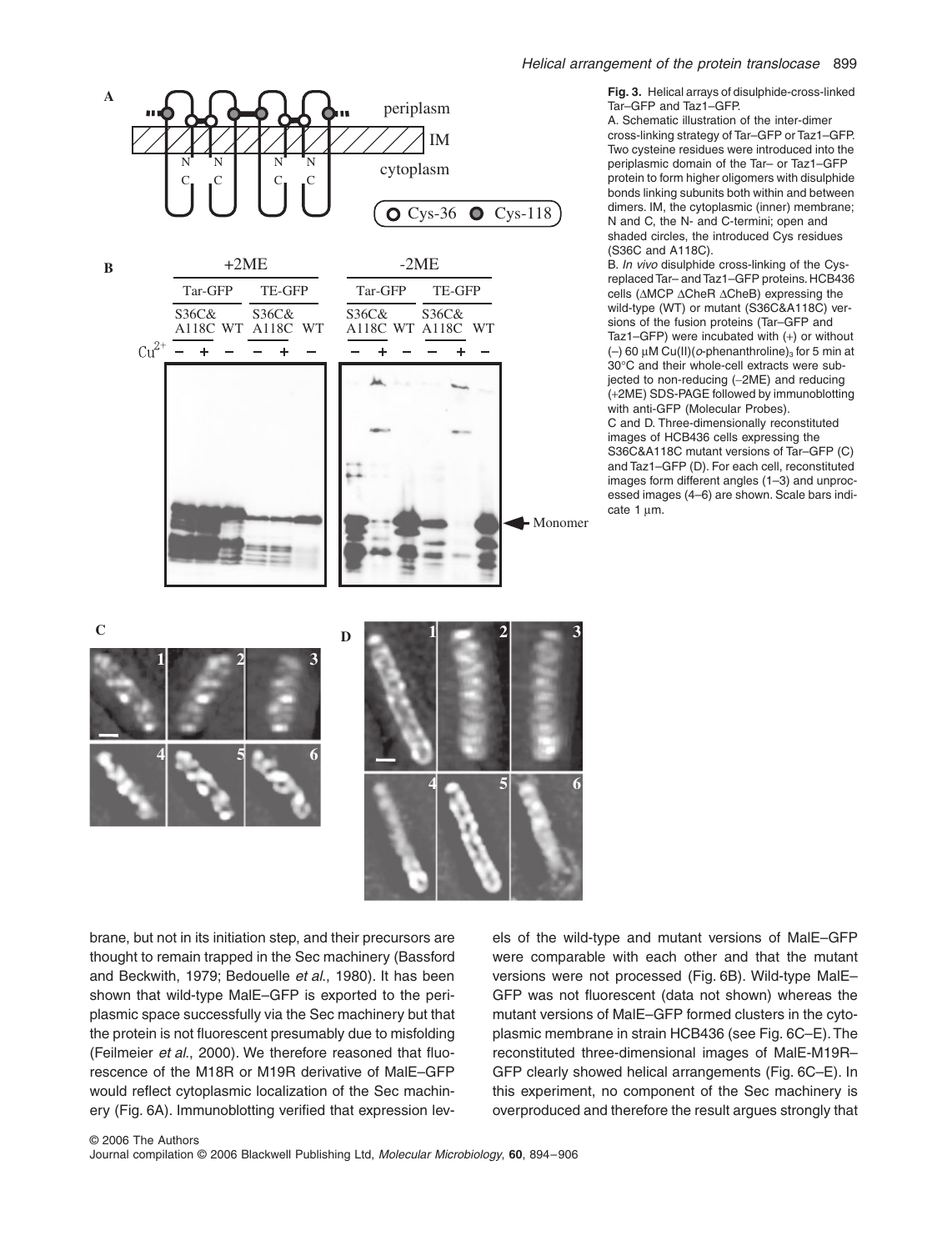

**Fig. 4.** Helical arrangement of the GFP–SecE fusion protein. Images of more than 30 cells were analysed and representative cells are shown.

A–C. Three-dimensionally reconstituted images of HCB436 cells expressing GFP–SecE. Cells were harvested 15 min after the addition of 1 mM arabinose and subjected to optical sectioning and processing as described in *Experimental procedures*. For each cell, reconstituted images form different angles (1–3) and unprocessed images (4–6) are shown.

D and E. Overexpressed GFP–SecE in HCB436 cells. Cells were harvested 30 min after the addition of 1 mM arabinose.

the Sec machinery is organized into a helical array. We tried to examine whether MalE-M19R–CFP colocalizes with YFP–SecE, but it was unsuccessful probably because the expression level of the latter fusion was difficult to control (data not shown). Instead, we examined colocalization of the coils of MalE and Tar (Fig. 6A and F). CFP and YFP were fused to MalE-M19R and Tar respectively. MalE-M19R–CFP and Tar–YFP colocalized in the lateral membrane regions (Fig. 6F). We therefore conclude that the Sec machinery is organized into a coil-like structure in a cell.

#### *The Sec coil is distinct from the helical filament of MreB*

It has recently been shown that *E. coli* has cytoskeletal proteins that are homologues of actin (FtsA and MreB) and tubulin (FtsZ) (van den Ent *et al*., 2001). FtsA plays a key role in cytokinesis whereas MreB is critical for the rod shape. More recently, it has been shown that MreB forms a helical filament both in *B. subtilis* (Jones *et al*., 2001) and *E. coli* (Shih *et al*., 2003). The finding of the helical array of the Sec machinery raised a possibility that it may be associated with the MreB coil. To address this issue, we examined whether Tar–YFP colocalizes with CFP–MreB (Fig. 7). In all of the cells checked, the coils of CFP–MreB and Tar–YFP were not perfectly overlapped with each other. The CFP–MreB coil seemed to have a smaller pitch than the Tar–YFP coil. We therefore conclude that the Sec coil is distinct from the MreB coil.

#### **Discussion**

In this study, the pursuit of the mechanisms underlying polar localization of the chemoreceptor Tar leads us to the finding that the general protein translocation machinery (i.e. the SecYEG complex) is organized into a helical array. Sequential observations of cells expressing Tar– GFP supported the *indirect* model for polar localization (Fig. 1A), in which Tar is inserted into lateral membrane regions and then migrates through a lipid bilayer to a cell pole. Further analyses of the Tar– and Taz1–GFP fusions





A. Detection of chromosome-encoded SecG by immunoblotting. W3110 (wild-type) cells were subjected to immunoblotting with anti-SecG antibody. Arrow head indicates bands of SecG. Open triangle on the top indicates increasing amounts applied (from left to right, one-, two- and fourfold).

B. Detection of chromosome-encoded SecG by IFM. W3110 (wildtype) cells were subjected to IFM with anti-SecG as the first antibody and Alexa Fluor 488-labelled goat anti-rabbit IgG antibody. Typical cells are shown.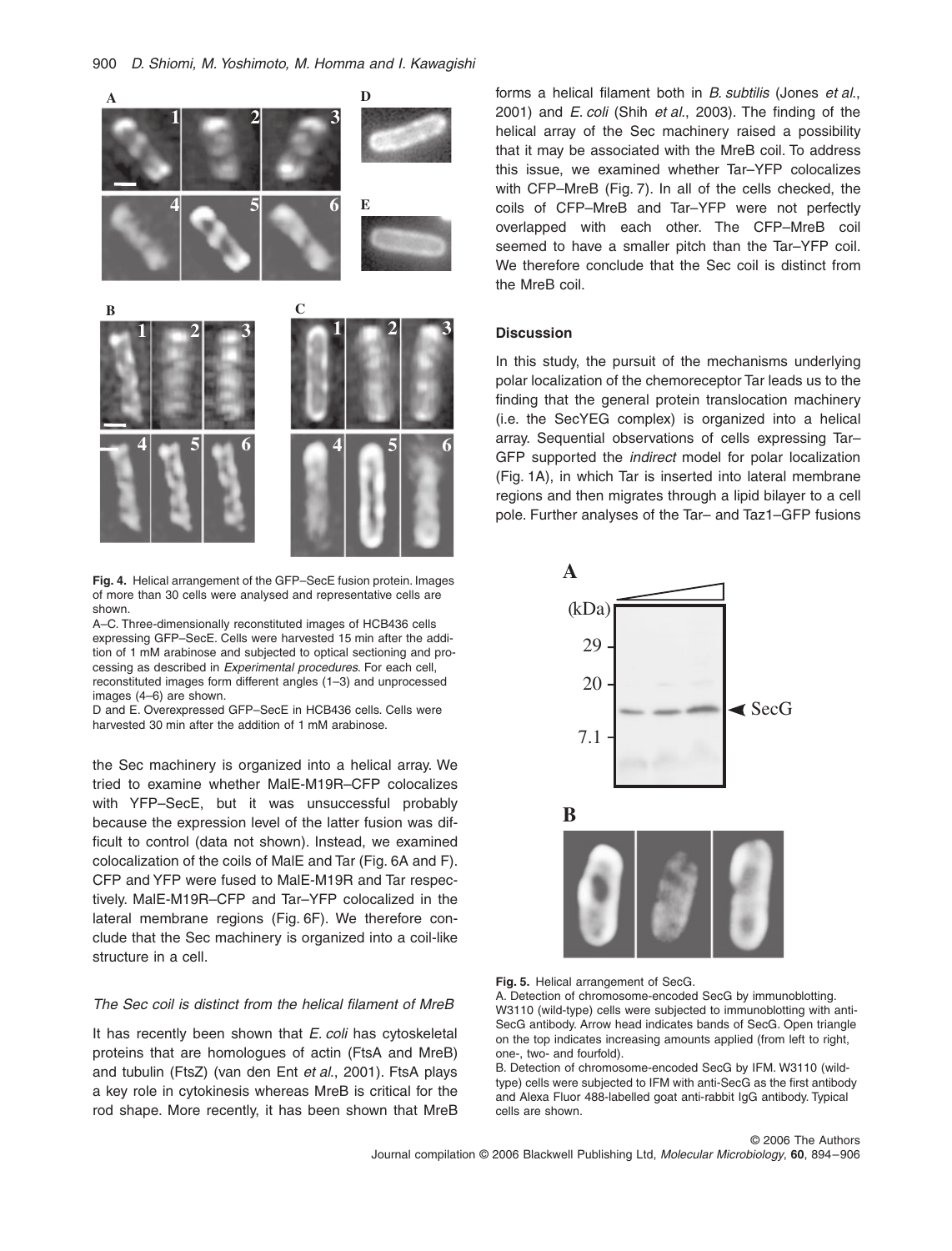#### *Helical arrangement of the protein translocase* 901



**Fig. 6.** Helical arrangement of the translocation-defective mutant MalE–GFP protein.

A. Schematic illustration of double labelling of Tar and MalE. YFP and CFP/GFP were fused with the C-terminus of Tar and MalE to yield Tar– YFP and MalE–CFP/GFP respectively. Exported MalE–CFP was not fluorescent whereas the signal sequence mutant versions of MalE–CFP (M18R and M19R) were fluorescent probably because they remain clogged in the Sec machinery. MalE–CFP and MalE\*–CFP represent wildtype and mutant versions of MalE–CFP respectively.

B. Expression of the mutant MalE–GFP proteins. HCB436 cells carrying a plasmid encoding GFP or the wild-type (WT) or mutant (M18R or M19R) version of MalE–GFP were grown in the presence (+) or absence (–) of 1 mM arabinose and their whole-cell lysates were subjected to SDS-PAGE followed by immunoblotting with anti-GFP.

C–E. Three-dimensionally reconstituted images of HCB436 cells expressing MalE-M19R–GFP. For each cell, reconstituted images form different angles (1–3) are shown. Scale bars indicate 1  $\mu$ m.

F. Tar–YFP and MalE-M19R–CFP in strain HCB436. Individual images of Tar–YFP (images 1, 4 and 7; artificially coloured green) and MalE-M19R–CFP [original (2, 5 and 8) and processed (2′, 5′-and 8′) images; artificially coloured red] were merged (images 3, 6 and 9).

identified helical arrays of fluorescence, which were deduced to reflect a similar array of the Sec machinery that inserts Tar into the membrane (Gebert *et al*., 1988). The helical array of the Sec machinery was confirmed by IFM observation of chromosome-encoded SecG and the observation of GFP–SecE and the translocation-defective mutant versions of MalE–GFP. Previous immunoelectron microscopic analyses detected 80% of the cytoplasmic membrane population of Tsr, the serine chemoreceptor, at cell poles (Maddock and Shapiro, 1993). In light of our finding, a minor population of Tsr detected at lateral cytoplasmic membrane regions could represent nascent Tsr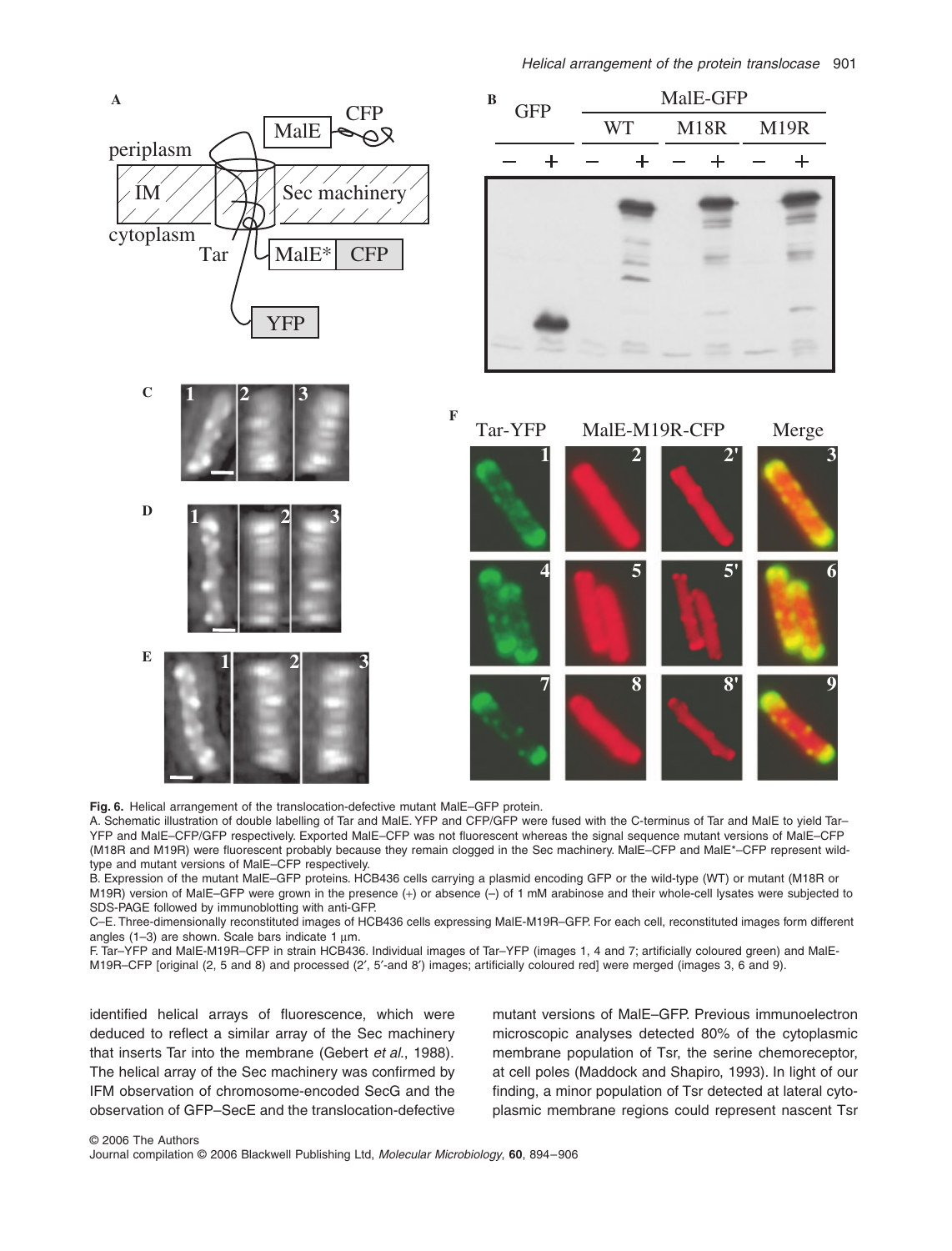

**Fig. 7.** Subcellular localization of Tar–YFP with CFP–MreB within the same cells. Tar–YFP and CFP–MreB were expressed in strain HCB436. Images of Tar–YFP (left) and CFP–MreB (middle) were merged.

inserted via the Sec machinery into the cytoplasmic membrane.

It has recently been reported that the Sec machinery is evenly distributed throughout the cytoplasmic membrane in *E. coli* (Brandon *et al*., 2003; Espeli *et al*., 2003). However, this could be due to overexpression of Sec proteins because GFP–SecE was evenly distributed throughout the cytoplasmic membrane when mildly overexpressed (Fig. 4D and E). To visualize the localization of the Sec machinery without violating wild-type cellular levels and stoichiometry of the components, we took advantage of the mutant versions (M18R and M19R) of MalE–GFP, which are thought to be stuck in the Sec machinery (Bassford and Beckwith, 1979; Bedouelle *et al*., 1980). Wild-type MalE–GFP is transported through the Sec machinery but is not fluorescent probably because the GFP part cannot be folded properly in the periplasmic space (Feilmeier *et al*., 2000). In contrast, the mutant versions of MalE–GFP were fluorescent, suggesting that these proteins reside in the cytoplasm probably by associating with the Sec machinery. Fluorescence patterns of the M18R (not shown) and M19R versions of MalE–GFP further supported the notion that the Sec machinery is organized into a helical array. We failed to detect significant effects of the mutant MalE–GFP protein on the processing of other exported proteins and cell growth. Considering its fluorescence images, we gather that the mutant MalE–GFP protein does not occupy all of the translocases. Recently, GFP fusions to SecA, SecY and the precursor of a translocation substrate protein of a Gram-positive bacterium *B. subtilis* have been reported to localize with similar helical patterns (Campo *et al*., 2004), raising a possibility that such a cellular organization is a common feature of general protein translocases among rod-shape bacteria.

The size and the subunit stoichiometry of the Sec machinery have not been unambiguously determined. Electron microscopy with negative staining suggested that the Sec machinery may consist of dimeric SecA and four SecYEG complexes (Manting *et al*., 2000). In contrast, cryo-electron microscopy suggested that the translocation pore consists of dimeric SecYEG complex (Breyton *et al*., 2002). Based on our fluorescence observation, we roughly estimated the average length of the Sec coil to be ∼10 µm assuming that one coil is continuous from one pole to the other. Given the published value (10.5–12 nm) of the diameter of the SecYEG tetramer (Manting *et al*., 2000), the maximal number of SecYEG tetramers that can be packed into a helical path would then be 800–1000. Another line of evidence estimates the number of SecY, SecE or SecG monomers per cell to be ∼500 (Matsuyama *et al*., 1992) and therefore the number of SecYEG tetramers should be ∼125. Considering that negative staining does not reflect the actual size of a protein and that SecYEG tetramers might not be packed tightly within a helical path, our rough estimation (800– 1000 tetramers per helix) may be in good agreement with the predicted size of a cellular pool (∼125 tetramers per cell).

How can the Sec machinery, a complex of integral membrane proteins, be organized into a helical array? The Sec machinery (i) might associate with some rigid helical support, such as cytoskeletal protein(s) or peptidoglycan (cell wall), or (ii) might itself assemble into a coil. It has been shown that an integral membrane protein subunit of topoisomerase IV (SetB) interacts with MreB and forms a helical array (Espeli *et al*., 2003). Although the Sec coil was shown to be distinct from the MreB coil in this study as well as in *B. subtilis* (Campo *et al*., 2004), it is still possible that unknown cytoskeletal protein(s) serve to anchor the Sec machinery to form a helical array. It has recently been demonstrated that morphology of cells lacking some penicillin-binding proteins, which are involved in cell wall elongation, is abnormal (de Pedro *et al*., 2003) and some penicillin-binding proteins localize with a spotlike pattern like MreB (den Blaauwen *et al*., 2003; Scheffers *et al*., 2004), raising a possibility that it might form a helical polymer and that *E. coli* might have cytoskeletal proteins other than the identified ones. Another candidate for a helical support may be peptidoglycan as it is newly synthesized as a helix in *B. subtilis* (Daniel and Errington, 2003). To our knowledge, there is no experimental evidence that the SecYEG complex forms oligomers higher than a tetramer. However, the native complex within the membrane environment might have a property distinct from detergent-solubilized preparations. Moreover, *E. coli* shows lateral heterogeneity of phospholipid distribution in the cytoplasmic membrane and such heterogeneity is involved in cell division (Fishov and Woldringh, 1999). Therefore, it is possible that such a certain kind of membrane lipids might help the Sec machinery to form a coil even without a rigid anchoring structure. In *B. subtilis*, a decrease in phosphatidylglycerol causes delocalization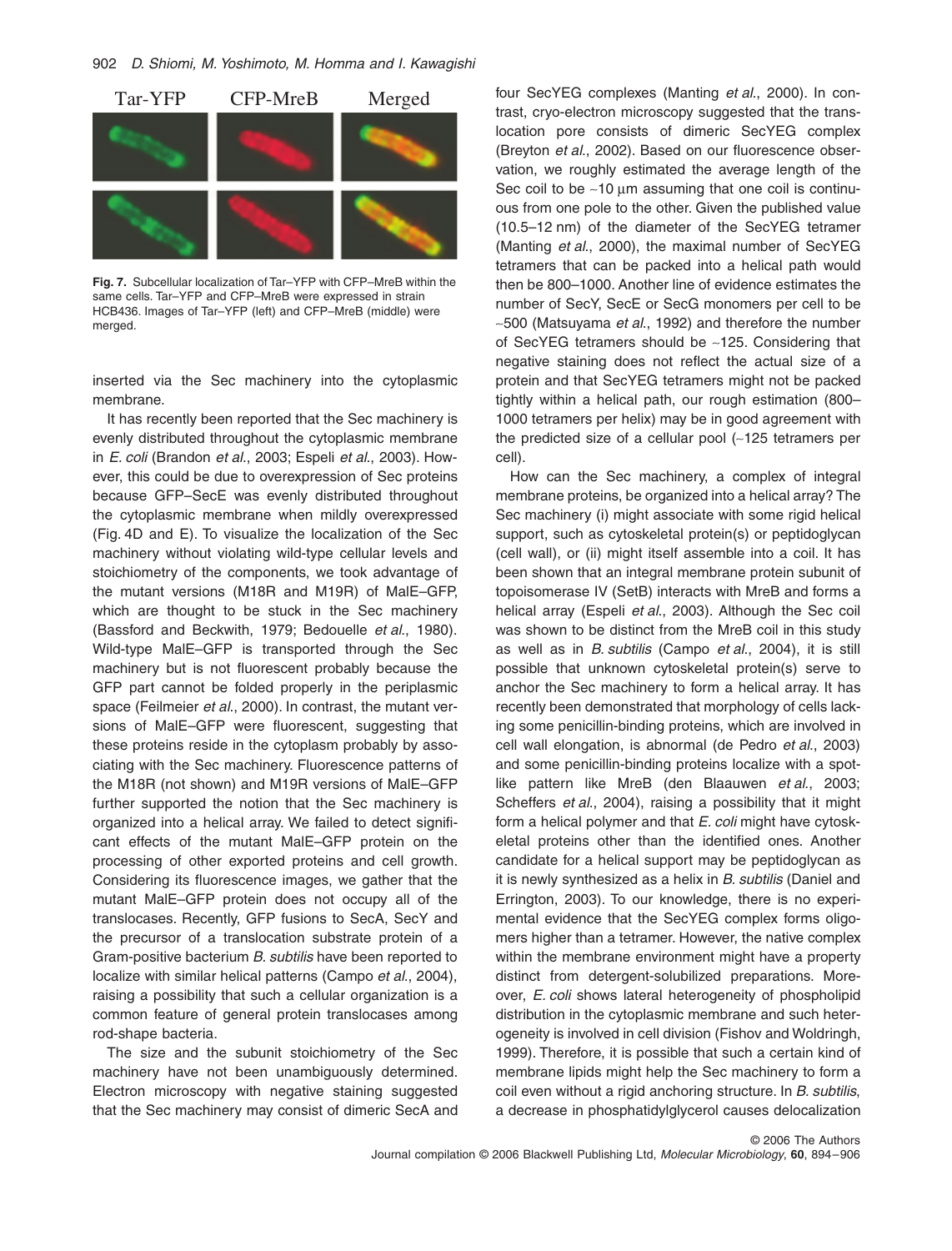

**Fig. 8.** Model for helically arranged Sec protein translocases within a cell. The Sec machinery is organized into a helical array and translocates proteins from the cytoplasm to the cytoplasmic membrane and the periplasmic space that migrate. Some integral membrane proteins are inserted into the cytoplasmic membrane via the Sec machinery and may be sorted after insertion to migrate towards their destined regions (e.g. polar or random distribution). Outer membrane proteins are omitted for clarity. IM, the cytoplasmic (inner) membrane; OM, the outer membrane.

of SecA (Campo *et al*., 2004). It would be intriguing to see how GFP–SecE and MalE-M19R–GFP localize in roundshaped *E. coli* mutants (*rodA* or *mreB*) or mutants in membrane lipid synthesis.

Physiological significance of the helical array of the Sec machinery is unclear. The helical arrangement of the Sec machinery along the long axis of a cell might have some advantage in distributing translocated proteins. If SecYEG tetramers have to be anchored to some rigid support rather than randomly distributed and freely diffusing, then a helical array would be one of the best solutions to spread proteins efficiently throughout the cytoplasmic membranes as well as the periplasmic space and the outer membrane (Fig. 8). Proteins that localize to certain parts of the cell, such as a pole and a septum, might be actively transported or passively diffused away towards their destinations.

It is not clear whether a chemoreceptor is actively transported within a lipid bilayer to a cell pole or passively diffused and somehow trapped when it reaches a pole. In either case, the fact that both the Tar- and Taz1–GFP fusions colocalized transiently with the Sec coil indicates that membrane proteins with different destinations must be 'sorted' after insertion by the Sec machinery. Such sorting event(s) remain to be characterized but might provide a clue to understand the mechanisms of membrane protein localizations as well as the functions of the Sec machinery.

## **Experimental procedures**

#### *Bacterial strains and plasmids*

All strains used in this study are derivative of *E. coli* K-12. Strain RP437 is wild-type for chemotaxis (Parkinson and Houts, 1982). Strains HCB436 (Wolfe and Berg, 1989) and HCB437 (Wolfe *et al*., 1987) lack all of the four chemoreceptors. In addition, the former lacks the methylesterase CheB and the methyltransferase CheR, and the latter lacks all of the cytoplasmic Che proteins, including the histidine kinase CheA and the adaptor CheW.

The vector plasmid pBAD24 (Ap<sup>r</sup>) (Guzman et al., 1995) carries the *araBAD* promoter, the *araC* gene, which encodes the positive and negative regulator of the ara*BAD* promoter. Plasmids pEGFP, pECFP and pEYFP, which encode the enhanced green, cyan and yellow fluorescent protein, respectively, were purchased from Clontech.

# *Construction of plasmids encoding fluorescent fusion proteins*

For construction of plasmids encoding Tar–YFP under the control of the *nahG* promoter, the AvaI-BsrGI fragment of pEYFP was subcloned between the AvaI and BsrGI sites of pTrc-Tar–GFP (Homma *et al*., 2004). A BamHI site was introduced downstream of the *tar–gfp/yfp* gene by polymerase chain reaction (PCR) and the EcoT22I-BamHI fragment was subcloned into pLC113 (Cm<sup>r</sup>) (Ames et al., 2002), which is compatible with a pBR322-derivative plasmid, to yield pLC113-Tar–GFP/YFP.

For construction of pBAD24-Tar-S36C&A118C–GFP, the AatII-NdeI fragment of pBAD24-Tar-S36C&A118C (M. Homma and I. Kawagishi, unpublished) was subcloned into pBAD24-Tar–GFP (D. Shiomi and I. Kawagishi, unpublished). The NdeI-HindIII fragment of pBAD24-EnvZ–GFP (D. Shiomi and I. Kawagishi, unpublished) was subcloned into pBAD24-Tar-S36C&A118C–GFP to yield pBAD24-Taz1- S36C&A118C–GFP.

For construction of pBAD24–GFP–SecE or GFP/CFP– MreB, the *secE* or *mreB* gene of *E. coli* was amplified by PCR using chromosomal DNA of strain RP437 as a template. The forward and reverse primers used were designed to introduce unique BsrGI and EcoRI sites at the 5′ and 3′ ends of the *secE* or *mreB* coding region respectively. The BsrGI-EcoRI fragments were subcloned into pEGFP or pECFP. The NcoI-HindIII fragments from the plasmids were subcloned into pBAD24 to yield pBAD24–GFP–SecE or pBAD24–GFP/ CFP–MreB.

A PstI site was introduced at the 5′ end of the *ecfp* coding region of pECFP by PCR. The PCR product was digested with PstI and EcoRI and the resulting fragment containing the *ecfp* gene was subcloned into pTrcHisB. The NcoI-XbaI fragment of the resulting plasmid was subcloned into pBAD24 to yield pBAD24-CFP(NX). For construction of MalE–CFP, the *malE* gene was amplified from pMalE (S. Banno and I. Kawagishi, unpublished) by PCR to introduce unique EcoRI and XhoI sites at the 5′ and 3′ ends of the *malE* gene respectively. The PCR product was digested with EcoRI and XhoI and the resulting fragment containing the *ecfp* gene was

Journal compilation © 2006 Blackwell Publishing Ltd, *Molecular Microbiology*, **60**, 894–906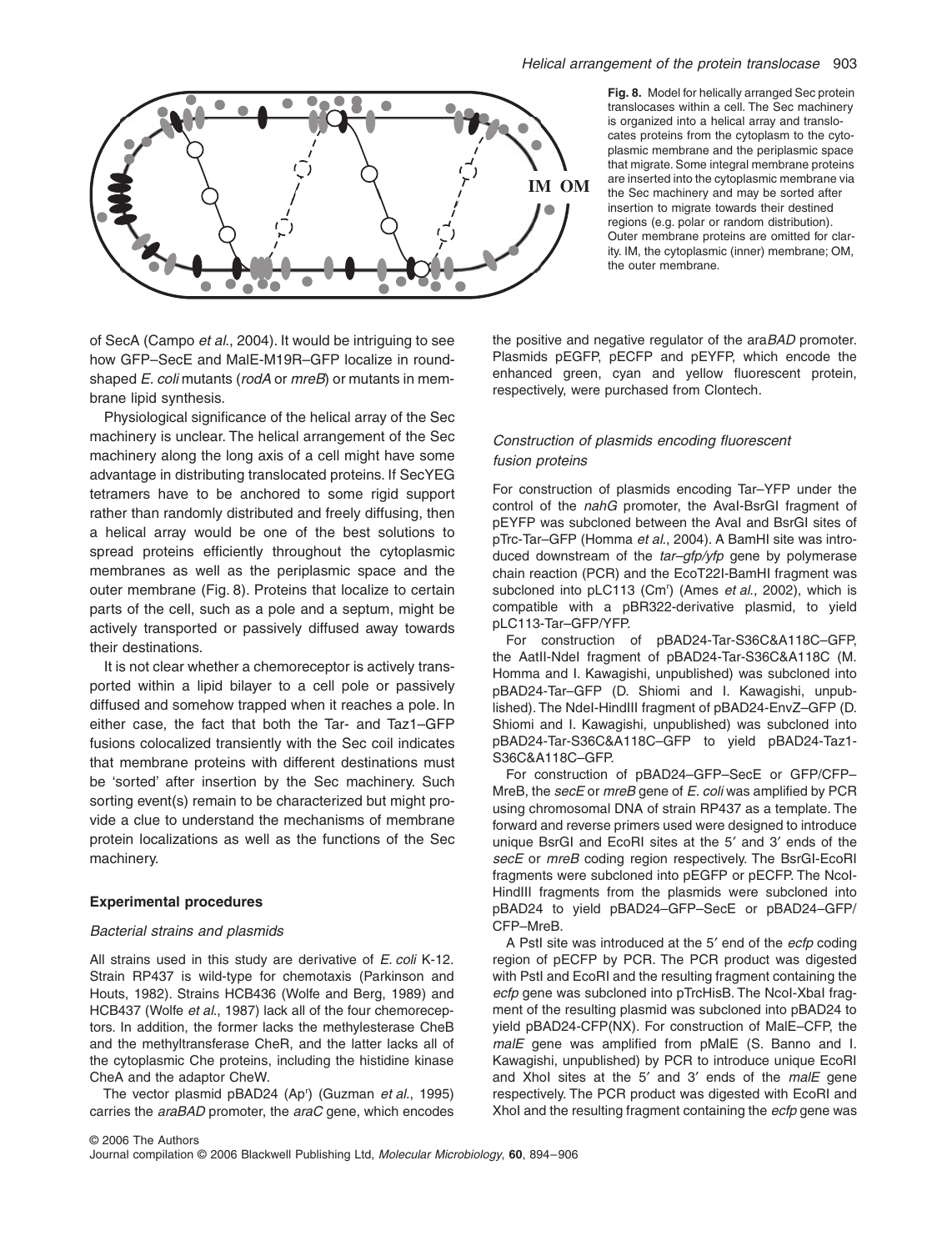subcloned into pBAD24-CFP(NX) to yield pBAD24-MalE– CFP. The M18R or M19R mutation was introduced by twostep PCR to yield pBAD24-MalE-M18R/M19R–CFP.

#### *Immunoblotting*

Immunoblotting was carried out as described previously (Shiomi *et al*., 2002) using anti-GFP antibody (Molecular Probes).

#### *Fluorescence microscopy*

Observations of fluorescent proteins were carried out essentially as described previously (Shiomi *et al*., 2002). For timecourse experiments, cells carrying a plasmid encoding Tar– GFP or Taz1–GFP were grown in TG medium (1% tryptone, 0.5% NaCl, 0.5% glycerol) at 30°C and after 3 h, 1 mM arabinose was added to each culture. Cells were harvested with appropriate intervals (see *Results*), spotted onto a glass slide coated with 0.5% agarose and observed under an inverted fluorescence microscope (Olympus IX71). The fluorescent images were processed by using the software Metamorph 5.0r4 (Molecular Devices) and Photoshop ver.7 (Adobe). For time-lapse experiments, after the addition of 1 mM arabinose, cells were further incubated at 30°C for 1 h, harvested, washed and resuspended in TG medium. Rifampicin (25 µg ml<sup>−</sup><sup>1</sup> ) was added to inhibit transcription and cells were further incubated for 10 min, harvested and observed with intervals of 1 s, 10 s or 1 min. For GFP–SecE or CFP–MreB, cells were grown at 30°C and after 3 h, 1 or 10 mM arabinose was added respectively. Cells were further incubated for 15 or 30 min, respectively, harvested and observed. For double labelling with MalE-M19R–CFP and Tar–YFP, cells were grown in TG medium supplemented with 0.5  $\mu$ M sodium salicylate (to induce Tar–YFP) at 30°C for 3 h. Then, 0.1 mM arabinose was added to induce MalE-M19R–CFP. Cells were further incubated for 15 min, harvested and observed. For double labelling with CFP–MreB and Tar–YFP, cells were grown in TG medium supplemented with  $0.5 \mu$ M sodium salicylate at 30°C for 3 h. Then, 10 mM arabinose was added to induce CFP–MreB. Cells were further incubated for 30 min, harvested and observed.

For optical sectioning, a fluorescence microscope with piezo drive (Zeiss Axiovert) was used to obtain a series of zsections with a fixed spacing of 0.2  $\mu$ m. Each stack of 20-30 sectioned fluorescence images was deconvolved by using CELLscan (Scanalytics). Three-dimensional images were reconstituted by using IPLab (Hamamatsu Photonics). Expressions of fluorescent proteins were carried out under the conditions described above.

#### *Immnofluorescence microscopy*

Immnofluorescence microscopy was carried out according to the method of Maddock and Shapiro (1993) with modifications. Cells were harvested and resuspended in MLM and fixed by adding an equal volume of 0.6% folmaldehyde in MLM and by incubating on ice for 2 h. Cells were then washed three times with MLM and resuspended in GTE [50 mM glucose, 20 mM Tris-HCl (pH 8.0), 10 mM EDTA (pH 7.0)] supplemented with 2 mg m<sup>-1</sup> lysozyme. An aliquot was spotted on a cover slip and allowed to dry. PBST (140 mM NaCl, 2 mM KCl, 8 mM Na<sub>2</sub>HPO<sub>4</sub>, 1.5 mM KH<sub>2</sub>PO<sub>4</sub>, 0.05% Tween20, 2% BSA) were then spotted onto the sample. After 15 min of incubation, the sample was treated with the first antibody against SecG (provided by Dr H. Tokuda) for 1 h, washed twice, treated with the second antibody [goat anti-rabbit IgG labelled with Alexa Fluor 488 (Molecular Probes)], washed twice and observed under the fluorescence microscope.

#### **Acknowledgements**

We thank Dr Koutarou D. Kimura for technical advice on deconvolution, Dr Toshiharu Yakushi for critically reading the manuscript and invaluable discussion and Dr Hajime Tokuda for invaluable discussion and anti-SecG antibody. This work was supported in part by grants-in-aid for scientific research from the Japan Society for the Promotion of Science (to D.S. and I.K.).

#### **References**

- Akerlund, T., Bernander, R., and Nordstrom, K. (1992) Cell division in *Escherichia coli minB* mutants. *Mol Microbiol* **6:** 2073–2083.
- Ames, P., Studdert, C.A., Reiser, R.H., and Parkinson, J.S. (2002) Collaborative signaling by mixed chemoreceptor teams in *Escherichia coli*. *Proc Natl Acad Sci USA* **99:** 7060–7065.
- Armitage, J.P. (1999) Bacterial tactic responses. *Adv Microb Physiol* **41:** 229–289.
- Banno, S., Shiomi, D., Homma, M., and Kawagishi, I. (2004) Targeting of the chemotaxis methylesterase/deamidase CheB to the polar receptor-kinase cluster in an *Escherichia coli* cell. *Mol Microbiol* **53:** 1051–1065.
- Barnakov, A.N., Barnakova, L.A., and Hazelbauer, G.L. (2001) Location of the receptor-interaction site on CheB, the methylesterase response regulator of bacterial chemotaxis. *J Biol Chem* **276:** 32984–32989.
- Barnakov, A.N., Barnakova, L.A., and Hazelbauer, G.L. (2002) Allosteric enhancement of adaptational demethylation by a carboxyl-terminal sequence on chemoreceptors. *J Biol Chem* **277:** 42151–42156.
- Bassford, P., and Beckwith, J. (1979) *Escherichia coli* mutants accumulating the precursor of a secreted protein in the cytoplasm. *Nature* **277:** 538–541.
- Bedouelle, H., Bassford, P.J., Jr, Fowler, A.V., Zabin, I., Beckwith, J., and Hofnung, M. (1980) Mutations which alter the function of the signal sequence of the maltose binding protein of *Escherichia coli*. *Nature* **285:** 78–81.
- Bi, E.F., and Lutkenhaus, J. (1991) FtsZ ring structure associated with division in *Escherichia coli*. *Nature* **354:** 161–164.
- Brandon, L.D., Goehring, N., Janakiraman, A., Yan, A.W., Wu, T., Beckwith, J., and Goldberg, M.B. (2003) IcsA, a polarly localized autotransporter with an atypical signal peptide, uses the Sec apparatus for secretion, although the Sec apparatus is circumferentially distributed. *Mol Microbiol* **50:** 45–60.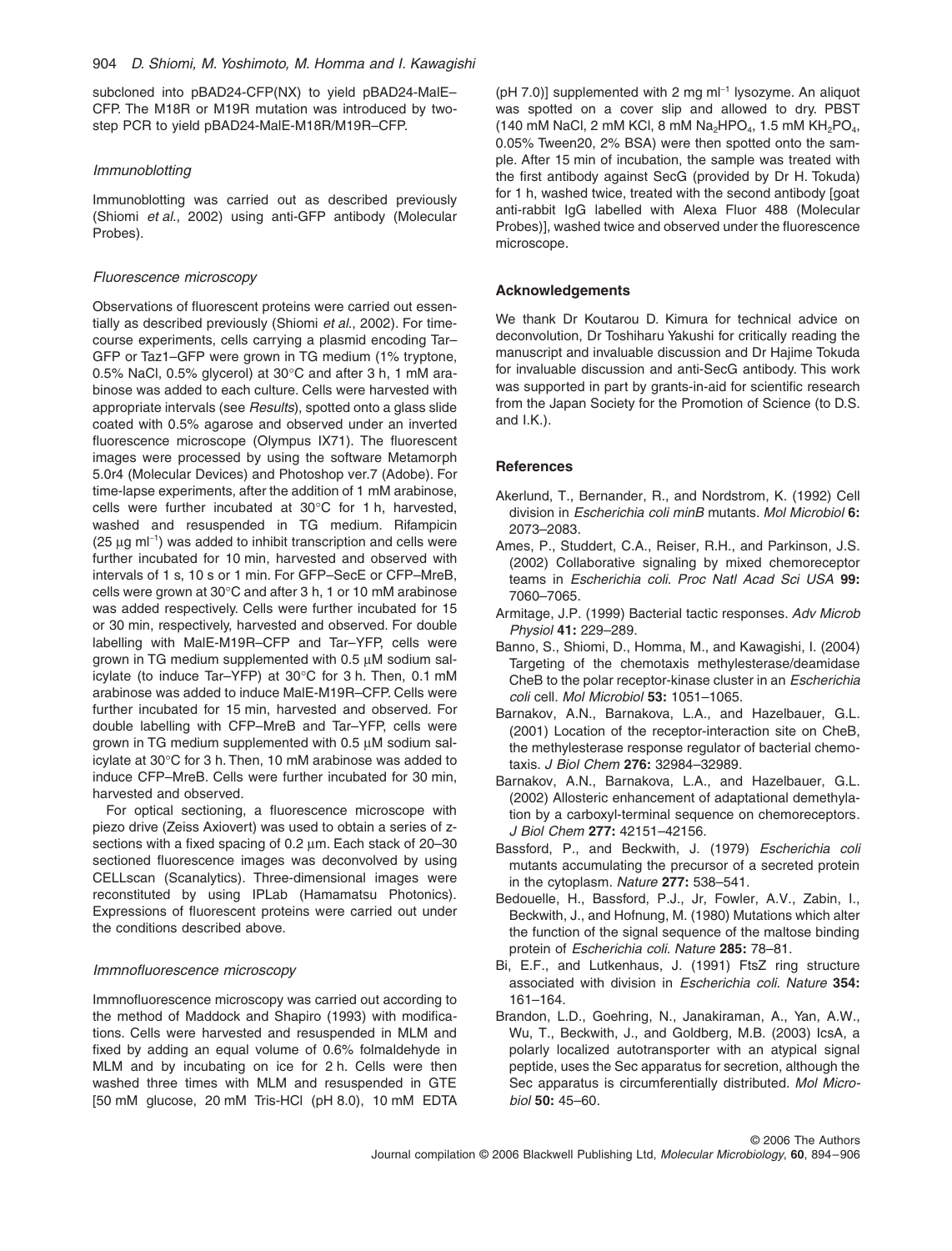- Bray, D., Levin, M.D., and Morton-Firth, C.J. (1998) Receptor clustering as a cellular mechanism to control sensitivity. *Nature* **393:** 85–88.
- Breyton, C., Haase, W., Rapoport, T.A., Kuhlbrandt, W., and Collinson, I. (2002) Three-dimensional structure of the bacterial protein-translocation complex SecYEG. *Nature* **418:** 662–665.
- Campo, N., Tjalsma, H., Buist, G., Stepniak, D., Meijer, M., Veenhuis, M., *et al.* (2004) Subcellular sites for bacterial protein export. *Mol Microbiol* **53:** 1583–1599.
- Cantwell, B.J., Draheim, R.R., Weart, R.B., Nguyen, C., Stewart, R.C., and Manson, M.D. (2003) CheZ phosphatase localizes to chemoreceptor patches via CheAshort. *J Bacteriol* **185:** 2354–2361.
- Charles, M., Perez, M., Kobil, J.H., and Goldberg, M.B. (2001) Polar targeting of *Shigella* virulence factor IcsA in *Enterobacteriacae* and *Vibrio*. *Proc Natl Acad Sci USA* **98:** 9871–9876.
- Daniel, R.A., and Errington, J. (2003) Control of cell morphogenesis in bacteria: two distinct ways to make a rodshaped cell. *Cell* **113:** 767–776.
- Den Blaauwen, T., Aarsman, M.E., Vischer, N.O., and Nanninga, N. (2003) Penicillin-binding protein PBP2 of *Escherichia coli* localizes preferentially in the lateral wall and at mid-cell in comparison with the old cell pole. *Mol Microbiol* **47:** 539–547.
- Djordjevic, S., and Stock, A.M. (1998) Structural analysis of bacterial chemotaxis proteins: components of a dynamic signaling system. *J Struct Biol* **15:** 189–200.
- Driessen, A.J., Fekkes, P., and van der Wolk, J.P. (1998) The Sec system. *Curr Opin Microbiol* **1:** 216–222.
- van den Ent, F., Amos, L., and Lowe, J. (2001) Bacterial ancestry of actin and tubulin. *Curr Opin Microbiol* **4:** 634– 638.
- Espeli, O., Nurse, P., Levine, C., Lee, C., and Marians, K.J. (2003) SetB: an integral membrane protein that affects chromosome segregation in *Escherichia coli*. *Mol Microbiol* **50:** 495–509.
- Falke, J.J., and Kim, S.H. (2000) Structure of a conserved receptor domain that regulates kinase activity: the cytoplasmic domain of bacterial taxis receptors. *Curr Opin Struct Biol* **10:** 462–469.
- Feilmeier, B.J., Iseminger, G., Schroeder, D., Webber, H., and Phillips, G.J. (2000) Green fluorescent protein functions as a reporter for protein localization in *Escherichia coli*. *J Bacteriol* **182:** 4068–4076.
- Fishov, I., and Woldringh, C.L. (1999) Visualization of membrane domains in *Escherichia coli*. *Mol Microbiol* **32:** 1166– 1172.
- Gebert, J.F., Overhoff, B., Manson, M.D., and Boos, W. (1988) The Tsr chemosensory transducer of *Escherichia coli* assembles into the cytoplasmic membrane via a SecAdependent process. *J Biol Chem* **263:** 16652–16660.
- Gestwicki, J.E., and Kiessling, L.L. (2002) Inter-receptor communication through arrays of bacterial chemoreceptors. *Nature* **415:** 81–84.
- Goldberg, M.B., Barzu, O., Parsot, C., and Sansonetti, P.J. (1993) Unipolar localization and ATPase activity of IcsA, a *Shigella flexneri* protein involved in intracellular movement. *J Bacteriol* **175:** 2189–2196.
- Guzman, L.M., Belin, D., Carson, M.J., and Beckwith, J.

(1995) Tight regulation, modulation, and high-level expression by vectors containing the arabinose pBAD promoter. *J Bacteriol* **177:** 4121–4130.

- Homma, M., Shiomi, D., Homma, M., and Kawagishi, I. (2004) Attractant binding alters arrangement of chemoreceptor dimers within its cluster at a cell pole. *Proc Natl Acad Sci USA* **101:** 3462–3467.
- Jones, L.J., Carballido-Lopez, R., and Errington, J. (2001) Control of cell shape in bacteria: helical, actin-like filaments in *Bacillus subtilis*. *Cell* **104:** 913–922.
- Kim, S.H., Wang, W., and Kim, K.K. (2002) Dynamic and clustering model of bacterial chemotaxis receptors: structural basis for signaling and high sensitivity. *Proc Natl Acad Sci USA* **99:** 11611–11615.
- Levit, M.N., and Stock, J.B. (2002) Receptor methylation controls the magnitude of stimulus-response coupling in bacterial chemotaxis. *J Biol Chem* **277:** 36760– 36765.
- Li, G., and Weis, R.M. (2000) Covalent modification regulates ligand binding to receptor complexes in the chemosensory system of *Escherichia coli*. *Cell* **100:** 357–365.
- Lybarger, S.R., and Maddock, J.R. (2001) Polarity in action: asymmetric protein localization in bacteria. *J Bacteriol* **183:** 3261–3267.
- Maddock, J.R., and Shapiro, L. (1993) Polar location of the chemoreceptor complex in the *Escherichia coli* cell. *Science* **259:** 1717–1723.
- Manting, E.H., van Der Does, C., Remigy, H., Engel, A., and Driessen, A.J. (2000) SecYEG assembles into a tetramer to form the active protein translocation channel. *EMBO J* **19:** 852–861.
- Margolin, W. (2003) Bacterial division: the fellowship of the ring. *Curr Biol* **13:** 16–18.
- Matsuyama, S., Fujita, Y., Sagara, K., and Mizushima, S. (1992) Overproduction, purification and characterization of SecD and SecF, integral membrane components of the protein translocation machinery of *Escherichia coli*. *Biochim Biophys Acta* **1122:** 77–84.
- Mori, H., and Ito, K. (2001) The Sec protein-translocation pathway. *Trends Microbiol* **10:** 494–500.
- Nanninga, N. (1998) Morphogenesis of *Escherichia coli*. *Microbiol Mol Biol Rev* **62:** 110–129.
- Parkinson, J.S. (1993) Signal transduction schemes of bacteria. *Cell* **73:** 857–871.
- Parkinson, J.S., and Houts, S.E. (1982) Isolation and behavior of *Escherichia coli* deletion mutants lacking chemotaxis function. *J Bacteriol* **171:** 6271–6278.
- de Pedro, M.A., Young, K.D., Holtje, J.V., and Schwarz, H. (2003) Branching of *Escherichia coli* cells arises from multiple sites of inert peptidoglycan. *J Bacteriol* **185:** 1147– 1152.
- Rosch, J., and Caparon, M. (2004) A microdomain for protein secretion in Gram-positive bacteria. *Science* **304:** 1513– 1515.
- Rudner, D.Z., Pan, Q., and Losick, R.M. (2002) Evidence that subcellular localization of a bacterial membrane protein is achieved by diffusion and capture. *Proc Natl Acad Sci USA* **99:** 8701–8706.
- Scheffers, D.J., Jones, L.J., and Errington, J. (2004) Several distinct localization patterns for penicillin-binding proteins in *Bacillus subtilis*. *Mol Microbiol* **51:** 749–764.

Journal compilation © 2006 Blackwell Publishing Ltd, *Molecular Microbiology*, **60**, 894–906

<sup>© 2006</sup> The Authors